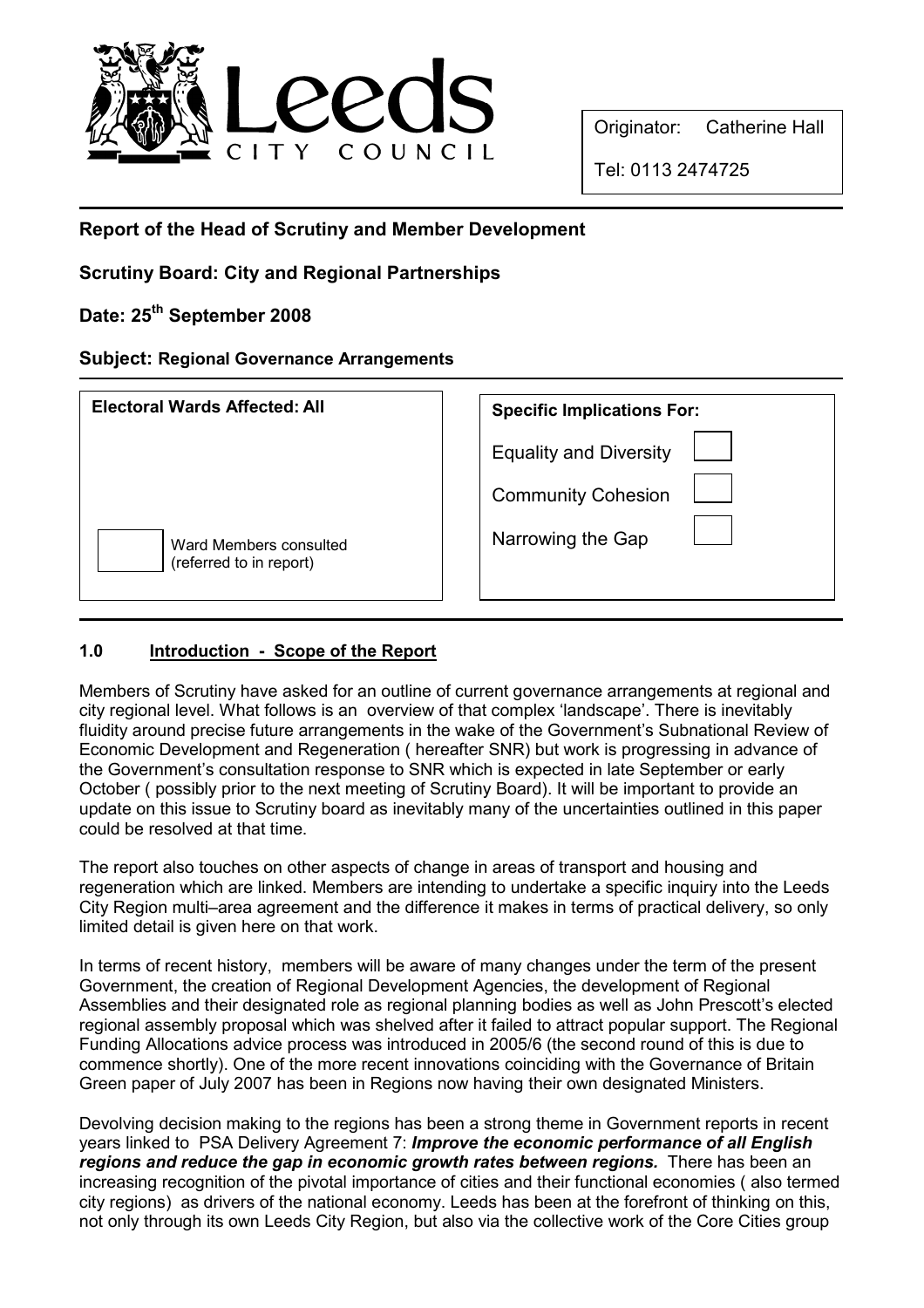of eight English cities ( Birmingham, Bristol, Leeds, Liverpool, Manchester, Newcastle, Nottingham, Sheffield).

Since the publication of SNR, there has been much discussion around the degree to which the SNR agenda represents further delegation from the centre or genuine devolution of powers from central government. While this debate will no doubt continue, practical discussions have been taking place in Yorkshire and the Humber to progress change. This report outlines the joint local government / Yorkshire Forward proposal which it is hoped will underpin those new arrangements.

One area of the potential new regional arrangements which has not yet been firmed up is that of scrutiny, within the region in terms of the new processes and delivery arrangements which will apply post SNR and at a national level. Government is expected to respond shortly to proposals recently put by Parliament's Modernisation Select Committee, proposing that Regional Select Committees be established on a temporary basis until the end of this Parliament when there needs to be a review of their effectiveness. It is suggested that these Select Committees reflect the political balance of the House rather than the region, and would meet six times a year. This would be supplemented with a Grand Committee in the region to be held twice a year. ( See appendix 1 below for an outline of current scrutiny arrangements)

The focus of this report is on the key players, it does not attempt to represent the complexity of delivery arrangements across specific functions. Because the regional agenda is littered with acronyms a glossary is provided as appendix 2 to this report, together with web address details for relevant bodies.

### 2.0 Key players - present and possible future roles

In terms of presenting a simple summary 'who's who' of regional governance the following represents an outline of the role of the current key players and comments on the degree of change which is likely in the short to medium term, bearing in mind that the Government has yet to respond formally on the SNR.

| Regional<br>body /<br>player        | Summary of current regional role and<br>responsibilities                                                                                                                                                                                                                                                                                                                                                                                                                                                                                                                                                                                                                                                                                                                                                                                                                                                                                                                                                                                                                                                                                                                                                                                   | Comment on future role /<br>responsibilities                                                                                                                                                                                                                                                                                                                                                                                                                                                                                                                               |
|-------------------------------------|--------------------------------------------------------------------------------------------------------------------------------------------------------------------------------------------------------------------------------------------------------------------------------------------------------------------------------------------------------------------------------------------------------------------------------------------------------------------------------------------------------------------------------------------------------------------------------------------------------------------------------------------------------------------------------------------------------------------------------------------------------------------------------------------------------------------------------------------------------------------------------------------------------------------------------------------------------------------------------------------------------------------------------------------------------------------------------------------------------------------------------------------------------------------------------------------------------------------------------------------|----------------------------------------------------------------------------------------------------------------------------------------------------------------------------------------------------------------------------------------------------------------------------------------------------------------------------------------------------------------------------------------------------------------------------------------------------------------------------------------------------------------------------------------------------------------------------|
| Yorkshire<br>and Humber<br>Assembly | Agrees and reviews progress on the region's<br>$\bullet$<br>vision and priorities for a better and sustainable<br>future, overseeing an Integrated Regional<br>Framework to guide the work of other regional<br>strategies and plans;<br>Lobbies, nationally and in Europe, to get the best<br>$\bullet$<br>possible deal for the region.<br>Is the regional planning body, overseeing work<br>$\bullet$<br>with partners to shape where and what types of<br>development will meet the future needs of the<br>region;<br>Oversees work to develop and implement the<br>$\bullet$<br>Yorkshire and Humber Plan (including the<br>Regional Transport Strategy), and the Regional<br>Housing Strategy, and helps shape the Regional<br>Economic Strategy and other important regional<br>plans;<br>Is responsible for scrutinising the Regional<br>$\bullet$<br>Economic Strategy to ensure that work to secure<br>sustainable economic development and growth is<br>delivering real benefits for the region; and<br>Ensures regional agencies are accountable to the<br>$\bullet$<br>region through the active, majority involvement of<br>all 22 Local Authority Leaders working alongside<br>social, economic and environmental partners. | Government have stated that Regional<br>Assemblies will not exist in their current<br>form post SNR implementation.<br>However many of the functions which<br>are carried out by the assembly will<br>continue, many within expanded RDAs.<br>The function of regional planning body<br>is an issue of particular significance and<br>concern for local authorities and<br>democratic accountability, whether that<br>passes to RDAs is still a particularly<br>active issue for debate. Transitional<br>arrangements will be needed to provide<br>continuity of activity. |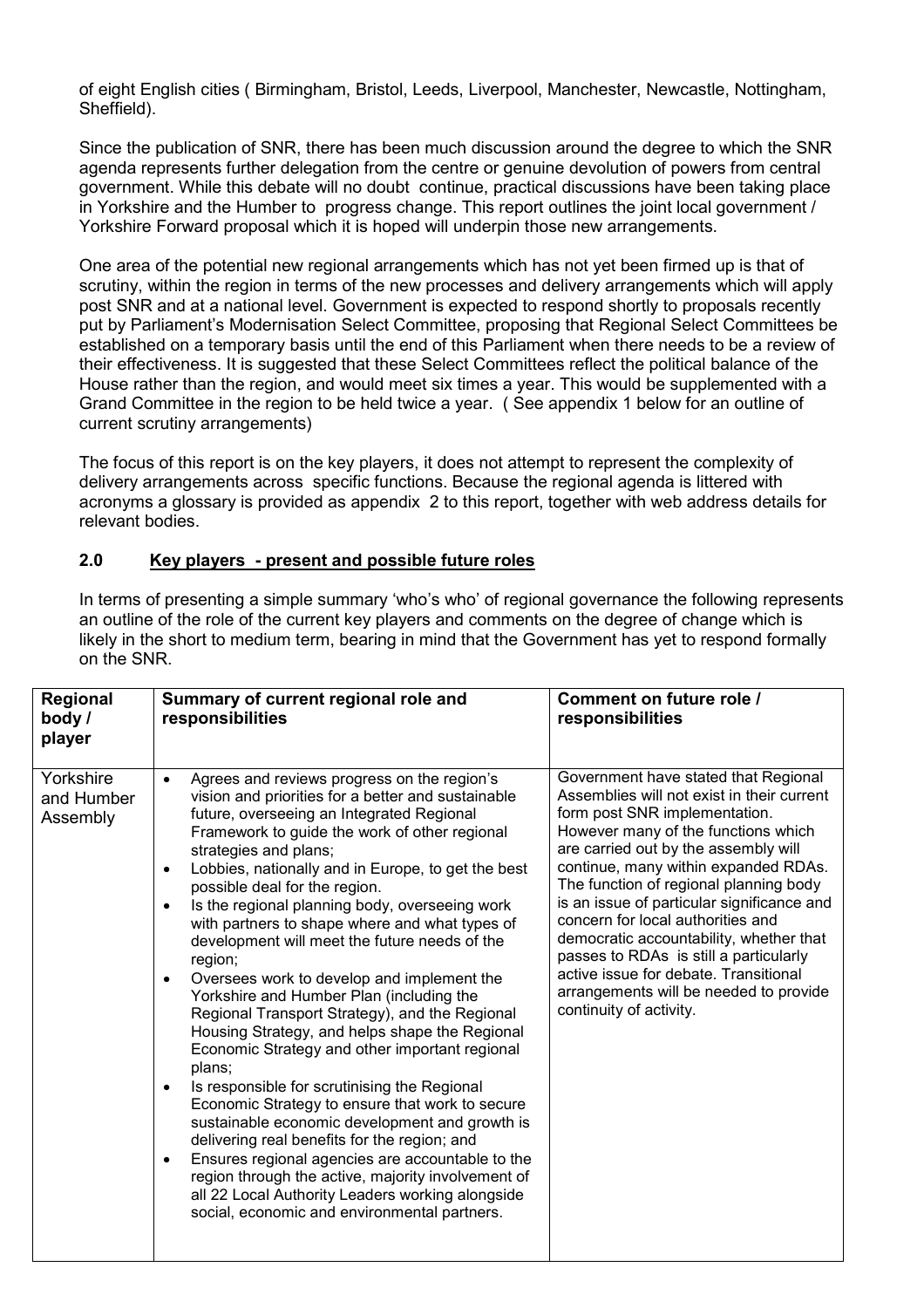| Local<br>Government<br>Yorkshire<br>and Humber             | The regional partnership of local authorities, which<br>enables them to work together and collaborate on<br>issues of common purpose.<br>bringing together local authorities within the region<br>$\bullet$<br>to discuss/debate/share learning on key issues<br>affecting local government and will agree a<br>strategic response on these issues.<br>supporting councils to improve how they deliver<br>$\bullet$<br>services.<br>contributing to and influencing Government on the<br>$\bullet$<br>future of local government, developing a vision for<br>local government in Yorkshire and Humber.<br>work with local authorities to help them improve as<br>$\bullet$<br>employers.<br>work with local authorities to improve the public<br>$\bullet$<br>perception of local government                                                                                                                                                                                                                                                                                                                                                                                                                                                                                                    | LGYH was formed in 2006 As part of a<br>de-merger of the former association of<br>Local Authorities from the Yorkshire and<br>Humber Assembly to form LGYH. As<br>such the SNR does not directly impact<br>on all areas of their focus (local<br>government improvement and efficiency<br>priorities for example), but the changing<br>relationships between local government<br>and the regional development agency<br>and the means by which that<br>relationship is supported have<br>implications for the way LGYH operates<br>in future. |
|------------------------------------------------------------|-------------------------------------------------------------------------------------------------------------------------------------------------------------------------------------------------------------------------------------------------------------------------------------------------------------------------------------------------------------------------------------------------------------------------------------------------------------------------------------------------------------------------------------------------------------------------------------------------------------------------------------------------------------------------------------------------------------------------------------------------------------------------------------------------------------------------------------------------------------------------------------------------------------------------------------------------------------------------------------------------------------------------------------------------------------------------------------------------------------------------------------------------------------------------------------------------------------------------------------------------------------------------------------------------|-----------------------------------------------------------------------------------------------------------------------------------------------------------------------------------------------------------------------------------------------------------------------------------------------------------------------------------------------------------------------------------------------------------------------------------------------------------------------------------------------------------------------------------------------|
| Government<br>Office for<br>Yorkshire<br>and the<br>Humber | Works with organisations across the Region to deliver<br>Government policies and programmes and to<br>contribute a regional perspective in their development.<br>Works for 11 Government Departments:<br><b>Cabinet Office</b><br>Department of Culture Media and Sport<br>Department for Children, Schools and Families<br>Department for Environment, Food and Rural<br><b>Affairs</b><br>Department of Health<br>Department for Business, Enterprise and<br><b>Regulatory Reform</b><br>Department for Transport<br>Department for Work and Pensions<br>Home Office<br>Department for Communities and Local<br>Government<br>Ministry of Justice<br>As the representative of central Government in the<br>region, they promote effective integration of policies<br>and programmes so that they reflect priorities at<br>regional and local level.<br>Overall aim is to deliver thriving and sustainable<br>communities across the region by working in<br>partnership, ensuring effective delivery of Government<br>programmes and informing policy development to:<br>Improve the economy<br>Improve the quality of life of all those who live<br>or work in the region, and the quality of<br>experience for those who visit<br>Protect and improve the natural and built<br>environment. | Government offices were subject to a<br>Treasury review in 2006 which has<br>resulted in a more strategic and focused<br>approach to their operation.<br>As part of the SNR process<br>Government offices will have a pivotal<br>role in supporting the transition process<br>and implementation of new<br>arrangements including the<br>development of new regional strategies<br>and governance arrangements. This is<br>detailed in the Strategic Priorities<br>Framework 2008-11 for Government<br>Offices.                               |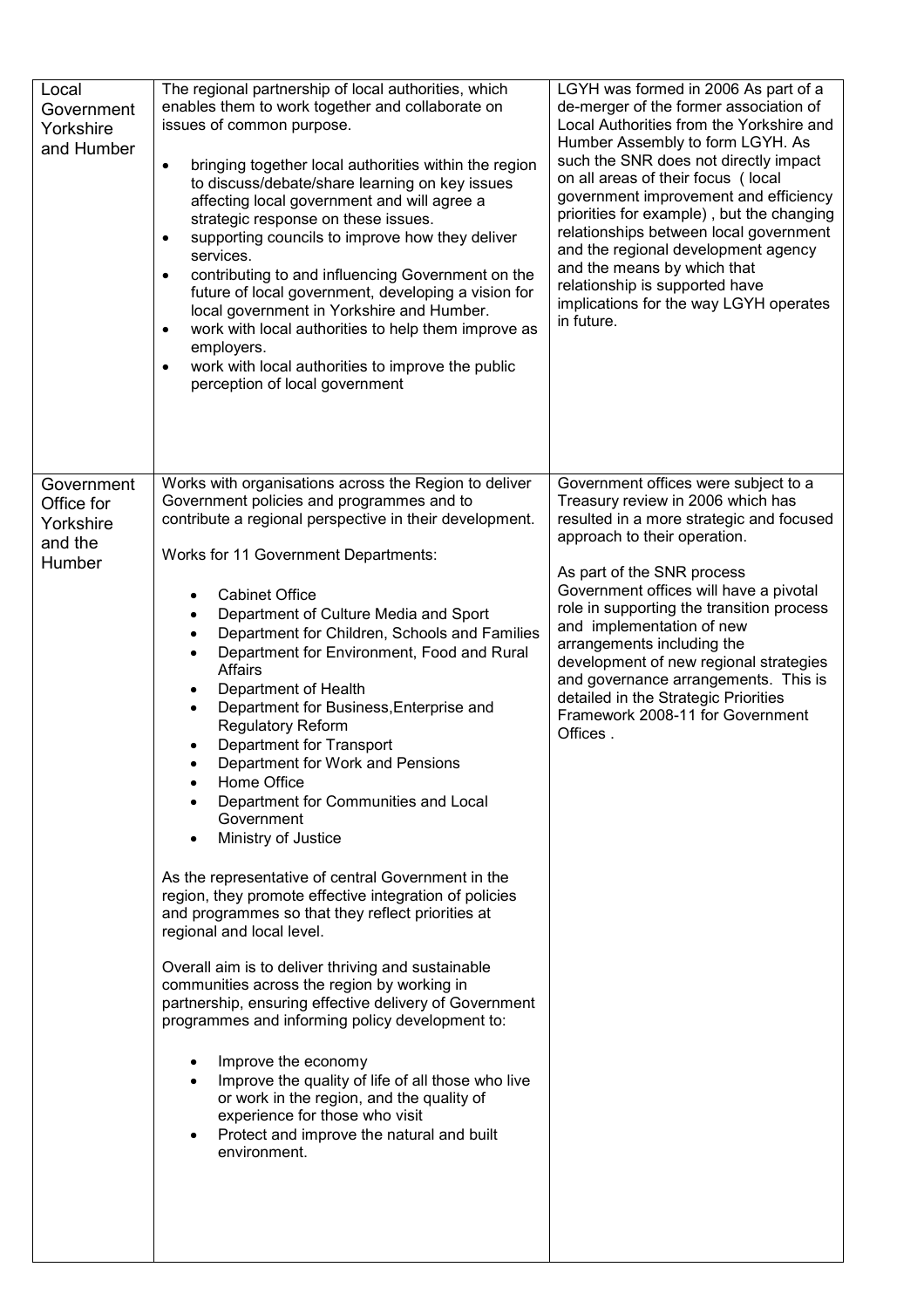| Yorkshire<br>Forward        | Yorkshire Forward has three aims that the region as a<br>whole must deliver, and around which the whole<br>Regional Economic Strategy has been structured:<br>Enhancing and realising the potential of all<br>Yorkshire and Humber's people to achieve a<br>healthy learning region and social inclusion<br>Growing existing and new businesses to<br>$\bullet$<br>achieve high and stable levels of economic<br>growth and jobs<br>Utilising the full potential of Yorkshire and<br>$\bullet$<br>Humber's physical and cultural assets,<br>maximising resource efficiency and conserving<br>and enhancing its environment to achieve an<br>integrated, sustainable economy.<br>Yorkshire Forward have also worked since 2004 with<br>the two other RDAs in the Northern Way partnership<br>aimed at closing the prosperity gap between the<br>northern regions and the UK average.                                                                                                                                                                                                                | Though potentially gaining functions<br>from the regional assemblies, under<br>SNR proposals RDAs will also become<br>more strategic - they will delegate more<br>to local authorities and others 'best<br>placed to deliver economic<br>improvements'. They would lead the<br>development of new integrated regional<br>stragies (see below for discussion on<br>joint RDA/ Local authority leader's<br>proposal). |
|-----------------------------|----------------------------------------------------------------------------------------------------------------------------------------------------------------------------------------------------------------------------------------------------------------------------------------------------------------------------------------------------------------------------------------------------------------------------------------------------------------------------------------------------------------------------------------------------------------------------------------------------------------------------------------------------------------------------------------------------------------------------------------------------------------------------------------------------------------------------------------------------------------------------------------------------------------------------------------------------------------------------------------------------------------------------------------------------------------------------------------------------|---------------------------------------------------------------------------------------------------------------------------------------------------------------------------------------------------------------------------------------------------------------------------------------------------------------------------------------------------------------------------------------------------------------------|
| Regional<br><b>Minister</b> | As outlined in the Governance of Britain 2007 Green<br>paper their role is to:<br>advise the Secretary of State for Business,<br>Enterprise and Regulatory Reform on the<br>approval of regional strategies and<br>appointment of RDA Chairs and Boards;<br>represent regional interests in the formulation<br>$\bullet$<br>of central government policy relevant to<br>economic growth and sustainable<br>development in areas that have not been<br>devolved to the RDAs;<br>facilitate a joined up approach across<br>government departments and agencies to<br>enable the effective delivery of the single<br>regional strategy;<br>champion the region at high level events and<br>with regard to high profile projects (including<br>through a programme of regional visits); and<br>represent the Government with regard to<br>central government policy at regional select<br>committee hearings and at parliamentary<br>debates focused specifically on the region.<br>Each regional minister has developed their own<br>approach to consultation and engagement within their<br>regions. | The role has been in existence for just<br>over a year, there has been no formal<br>review of the role of regional ministers<br>or particular indication within the SNR<br>documents of how this role may change<br>in the future.                                                                                                                                                                                  |

### 3.0 Regional Proposals : Future arrangements leading to 2010: Single Integrated Regional **Strategy**

The future relationship between local government and Yorkshire Forward is pivotal to the delivery of the aspirations of the SNR, namely 'unleashing the economic potential' of local authorities and regions. While the principles for the development of the integrated regional strategy (IRS) and the engagement of local authority partners are laid out in the SNR, defining precise arrangements is being left to each region.

Local government in Yorkshire together with Yorkshire Forward have submitted a position paper proposal to Government in response to the SNR on the development and delivery of the IRS for the region to ensure co-ownership from the outset.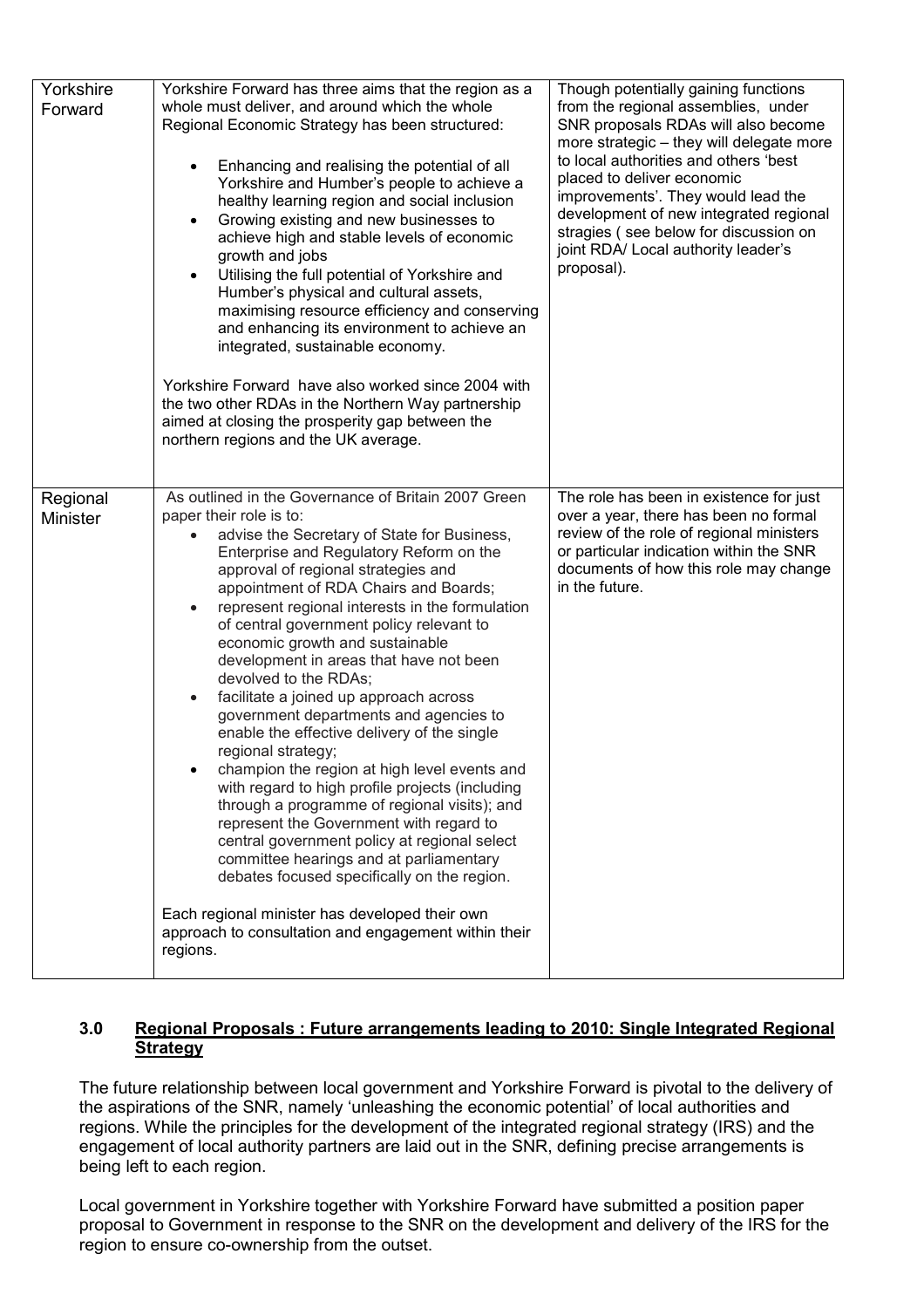It proposes that a strategic relationship between a local government Strategic Leaders Board and Yorkshire Forward's Board will be at the heart of the joint working arrangements. The purpose of the strategic relationship will be to work towards agreement on the IRS, by adopting a joint approach to the development, agreement and delivery, and regional decisions on investment (such as RFA), policy and influencing with national government.

What follows is a summary of those regional proposals ( full document is available at www.yhassembly.gov.uk/dnlds/joint%20Regional%20Response.pdf )

# 3.1 Purpose of single, integrated regional strategy

The SNR proposes bringing together a number of regional strategies into a single, integrated regional strategy. This is intended to provide the region with a vision of 'how and where sustainable economic growth would be delivered'. Whilst the focus is on bringing together the economic (i.e. Regional Economic Strategy currently a RDA responsibility) and spatial (Regional Spatial Strategy – developed currently by the Regional Assembly), the IRS will incorporate a range of other regional strategies and frameworks – i.e. housing, transport, culture and sustainable development.

The preparation of the IRS will be further clarified in time and more guidance is expected on the details following the SNR consultation process. However, the SNR consultation document stresses the need for its development to be 'robust, transparent, open and efficient'.

### 3.2 Building from the Local upwards – Functional sub regions

At the core of SNR is the principle of subsidiarity - that things should be built up from the local level and that there is an onus on 'doing things at the right level' to achieve the objective of sustainable economic growth.

This is reflected in the RDAs having a more strategic role in guiding sustainable economic growth and seeking to delegate delivery to the most appropriate level. The SNR details those areas where RDAs will retain a regional role, but over time the expectation is that they will focus on the strategic elements for the region and will delegate an increasing amount of funding to those best placed to deliver economic improvements.

Local authorities' role in economic development has been reinforced and the SNR contains a number of proposals to improve economic performance and regeneration at the local level, such as the preparation of local economic assessments to guide priorities and interventions. In discharging these responsibilities, authorities will need to have increasing regard to what is happening beyond their administrative boundaries.

As the rationale for SNR and delivering the IRS is primarily an economic one, then it is both sensible and appropriate that local authorities organise themselves to develop policy and deliver on relevant, strategic economic issues on this basis – i.e. as functional sub regions.

Each functional sub region:

- Will undertake the appropriate level of economic analysis to inform IRS development, building on individual local authority's local economic assessment;
- Building on the economic analysis, determine the priorities for investment at the functional sub region level; and
- Input into land use proposals for the IRS

This work will be agreed by the relevant Leaders group in the functional sub region with input from the representatives of Yorkshire Forward's Board.

The economic geography of the region is complex, with a large number of interconnected towns and cities, together with a significant rural area, largely to the North of the region. Work undertaken to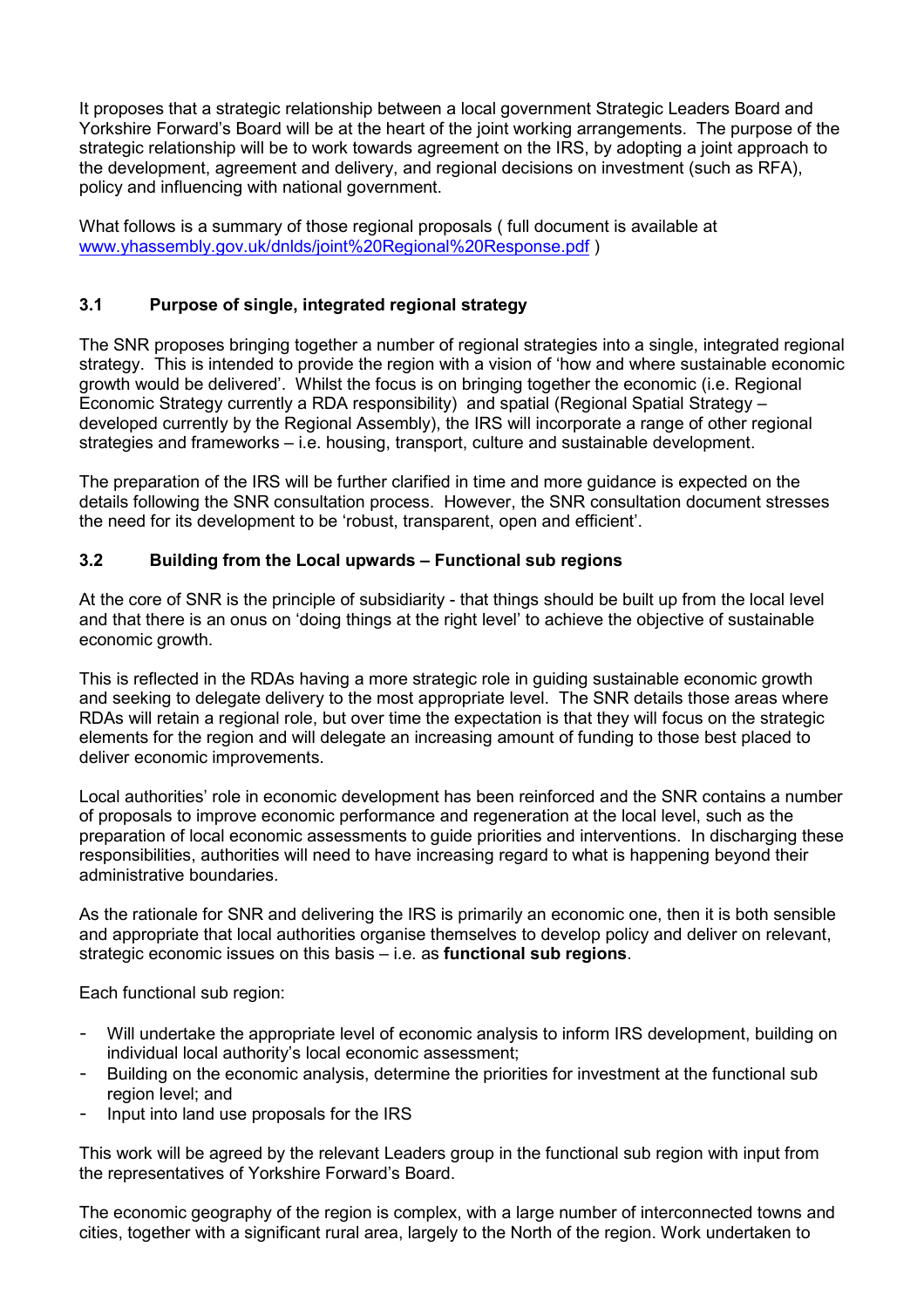date, largely in response to the Northern Way, has identified three functional sub regions where there is a large degree of inter-relationships and interdependency, i.e. -

- a) The Hull & Humber Ports City Region:
	- b) Leeds City Region
	- c) Sheffield City Region
	- d) In addition to these functional sub regions, focused around the major settlements, there is a fourth area characterised by rural economy focused on North Yorkshire. It is proposed that the North Yorkshire area is included as a fourth functional sub region.

The boundaries of these functional sub regions are overlapping: the Leeds and Sheffield City Regions both influence to a significant extent Barnsley; and the Leeds City Region and North Yorkshire rural economy. The rationale for working across functioning economies means that some flexibility is required around boundaries. Existing functional sub regional arrangements are each at different stages of evolution, with Leeds City Region currently demonstrating the most maturity in terms of robust governance arrangements.

# 3.3 New Strategic Relationship arrangements

A strategic leaders board of 8 local authority Leaders, two from each sub region is proposed, mirrored by a group of members drawn from Yorkshire Forward's board. The aim of this strategic relationship would be seek to agree the IRS jointly, work on and agree regional investment decisions (such as Regional Funding Allocations ( RFA); and work for the region on strategic, economic matters. The strategic relationship would have a key role in making recommendations back to Ministers, for example.

Both sides of the strategic relationship will come together to reach agreement on the content of IRS and RFA. Issues will either be agreed by both parties or not agreed. It is not proposed to have joint voting on issues and therefore decision-making is not dependent on the numbers on either side of the relationship. Both sides of the strategic relationship will have responsibility for reporting back via their respective 'constituencies' – i.e. the 22 Local Authorities or the Yorkshire Forward Board, and final ratification of the IRS would be held by these groups.

The SNR consultation indicates that where agreement cannot be reached, the matter is referred to Ministers by the RDA (the IRS needs to be jointly signed off by both Secretaries of State (BERR & CLG)). The proposal from the Yorkshire & Humber region is that where SLB and YFB are unable to reach agreement, an appropriate advisory group (see below) will be tasked to provide a way forward, if agreement still cannot be reached after this the submission to Ministers would set out both sets of arguments with supporting evidence.

# 3.4 Regional Advisory Boards

It is proposed that a small number of thematic advisory boards are commissioned by SLB/YFB to input into the development of the IRS and ensure effective delivery by monitoring and reviewing the IRS.

Four thematic advisory boards are proposed

- **Spatial Planning Chaired by Local Government, deputy Chair nominated by YFB:**
- **Regeneration and Housing Chaired by Local Government, deputy Chair nominated by** YFB, this Board will also have a direct role in advising the Homes and Communities Agency;
- Work and Skills Chair nominated by YFB, deputy chair Local Government. This Board will replace the current Regional Skills Board and have a direct role in advising the LSC (and its successor agencies);
- **Transport Chair nominated by YFB, deputy chair Local Government.**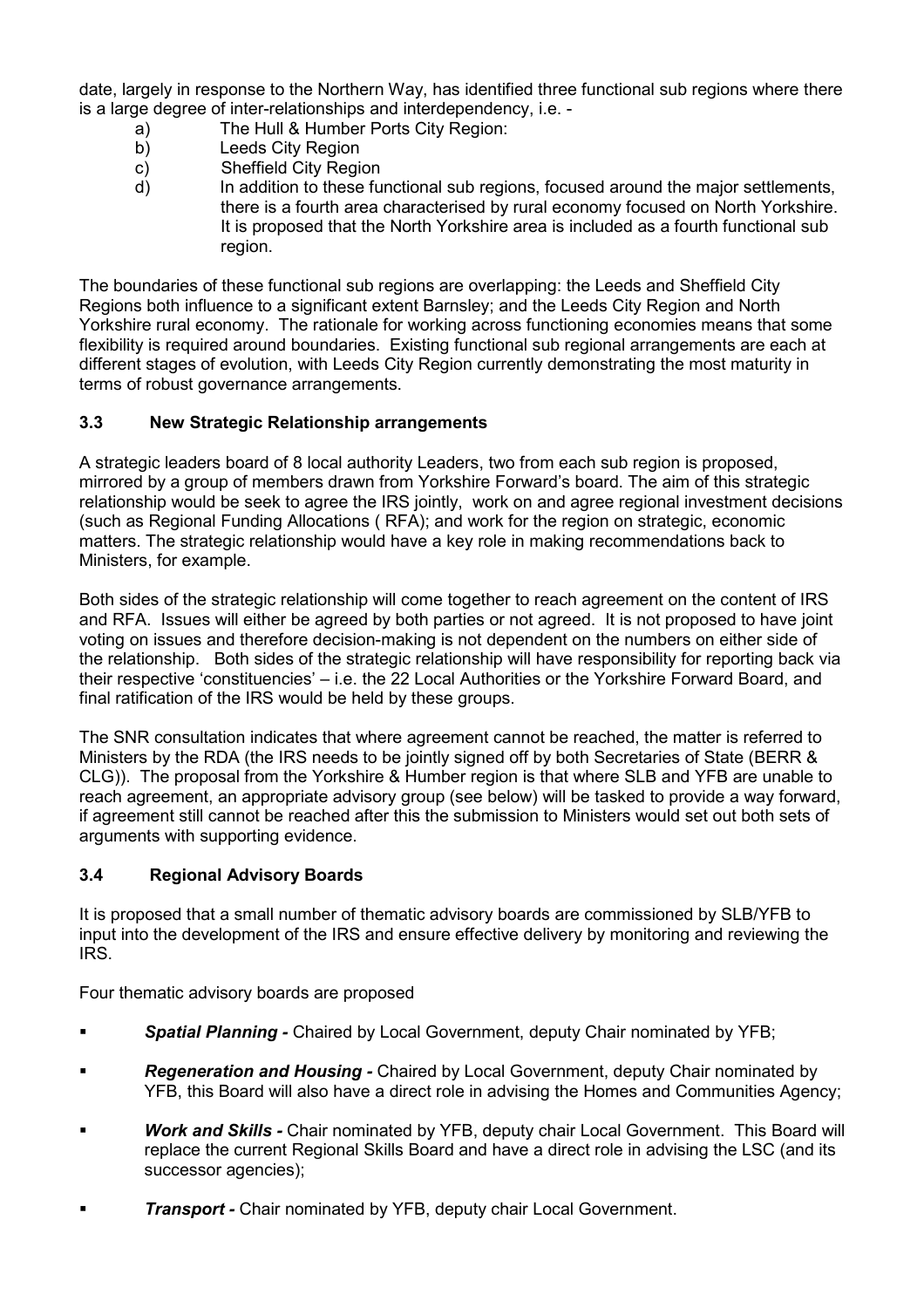The Chair and Deputy Chair for each advisory board will decide the membership of that Board; but membership will include representation from the functional sub regions, expert observers, key agencies and stakeholders.

In addition to the four thematic advisory boards, an Independent Board to ensure that the principles of sustainable development and economic opportunity for all are embedded in the development and delivery of the IRS is proposed.

# 3.5 Transitional Arrangements post SNR

It should be stressed that the outline above is a proposal from the Region at this stage, Government have not yet responded following the consultation period, a formal response is expected, probably at the end of September linked to the close of a separate consultation period on the call for evidence from the BERR select committee into the role of RDAs.

Despite this 'gap' in terms of progressing the approach outlined above there is a strong desire within the region to make progress as soon as possible, as a first step Local Government Yorkshire and Humber have put in place changes to current leadership arrangements. It was agreed that LGYH Executive Board should be reviewed and become the new Leaders Board and that representation on this Board should be two Leader representatives from each functional sub-region ( reflecting the proposals above). The LGYH Leaders board held its first meeting on 4 September and its first joint meeting with the YFB members is due in October or November 2008. From Leeds City Region Cllr Robert Light ( Kirklees) and Cllr Andrew Carter ( Leeds) are the Leader representatives on the Strategic Leaders Board.

In terms of working on practical arrangements at a regional level, the greatest implications for change will be on Regional Assemblies, work is being undertaken to prioritise their work and to begin to consider the implications of SNR changes on their activity, on their staffing and the work of the current regional boards. Very significant delivery commitments will need to continue during this transitional period, particularly in respect of the Regional Spatial Strategy (The Yorkshire and Humber Plan ) which is being updated over the next year to look at housing growth in the Region it is intended to submit the update to Government in July 2009 .

# 4.0 Leeds City Region Leaders Board

As noted above Leeds City Region ( LCR) is one of the functional sub regions within Yorkshire and Humber. Having established an informal partnership in 2004, the Leeds City Region Leaders board was established as a Joint Committee in April 2007, the first city region nationally to have adopted a formal governance structure of this kind. Leeds is the support services authority and provides the key secretariat staffing support. The key city region priorities have been identified in the Leeds City Region Development Programme which was launched at Westminster in the autumn of 2006. A new 2008/9 Agenda document will be available shortly which identifies the range of current LCR priorities.

A number of thematic panels ( which are not themselves sub committees) report to the board. Board meetings are held in public and papers of the LCR are available on line ( see below for web links). A business leadership group is also in place providing private sector input to the partnership.

In terms of current priorities and actions, Leeds City Region was one of seven sub regional groupings to agree a multi area agreement with Government in June 2008 with transport and skills as the key elements. Leaders board has initiated a review of transport governance arrangements in Leeds City Region in response to the Local Transport Bill and the proposed creation of integrated transport authorities. Important work is currently being undertaken on housing growth issues. As noted above in the discussion on the regional picture, functional sub regions including LCR, will be expected to provide significant input to the RFA advice process currently in progress and the new IRS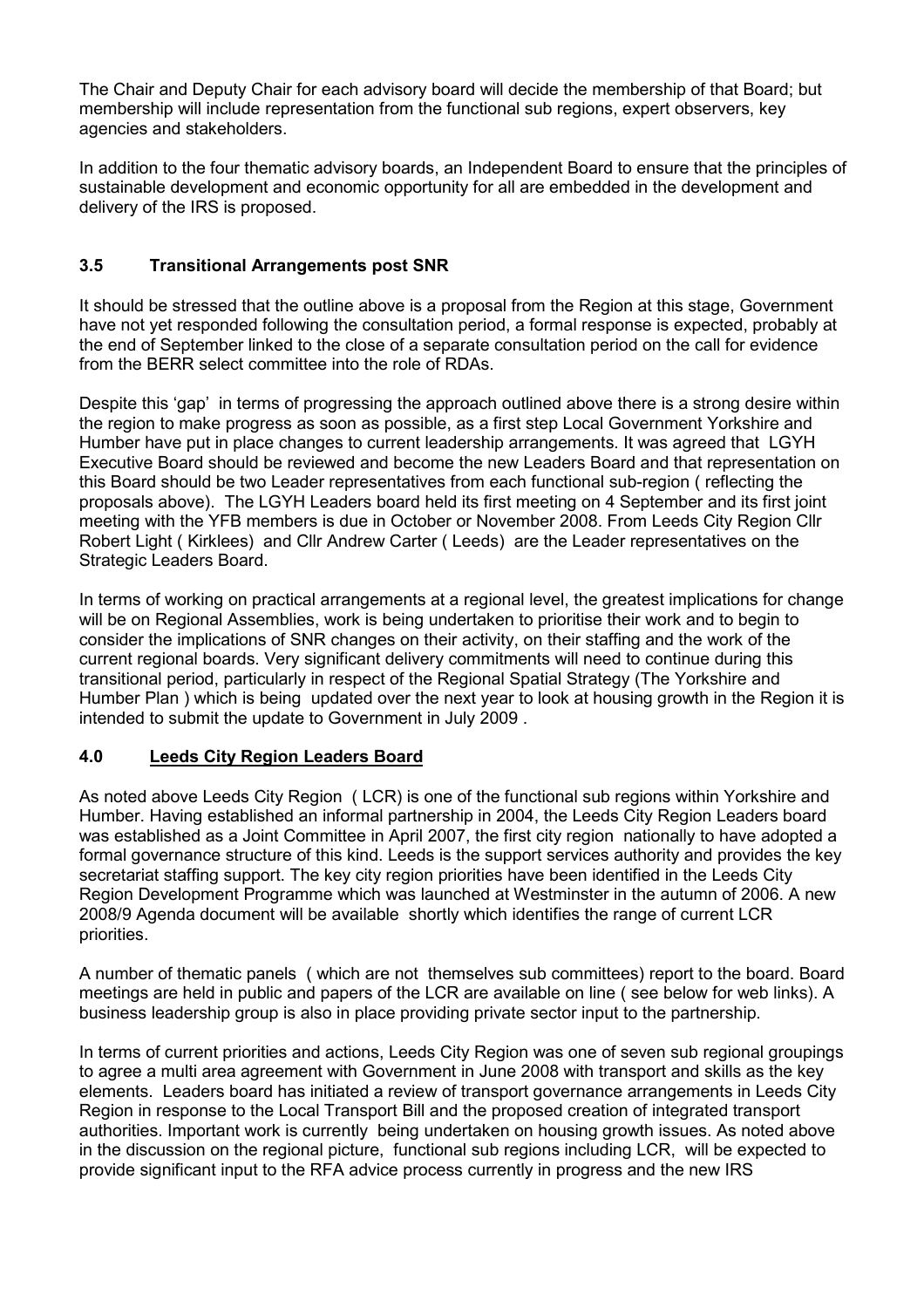# 5.0 Homes and Communities Agency

Finally, in addition to the arrangements noted above it is worth being aware of the creation of a new body which will have a regional presence. The Northern Way Homes and Communities Agency will bring together housing and regeneration into one national agency. It will combine English Partnerships, the investment programme of the Housing Corporation, the Academy for Sustainable Communities ( based in Leeds) and key housing and regeneration programmes, currently delivered by Communities and Local Government ( Thames Gateway Delivery, Housing Market Renewal, Decent Homes and Mixed Communities and the Places for Change Programmes). This new organisation formally comes into existence in December 2008.

With over 900 staff and an annual budget of around £5 billion, the HCA will be the country's single, national housing and regeneration agency. It will be responsible for meeting national targets for growth, renewal and affordable housing in a sustainable way that corresponds to the needs of local areas. The expressed intention is that its strong regional presence and flexible investment approach will mean that the HCA will "operate as a national organisation that delivers locally".

A key strength will be its ability to have a single conversation with local authorities and other partners to agree shared housing growth and regeneration needs. The Regional Director for Yorkshire and Humber has recently been appointed, David Curtis who is currently Director of Development for Sheffield City Council.

#### Background Papers

Government's Subnational Review of Economic Development and Regeneration Governance of Britain Green paper of July 2007 PSA Delivery Agreement www.yhassembly.gov.uk/dnlds/joint%20Regional%20Response.pdf ) Regional Spatial Strategy – developed currently by the Regional Assembly Northern Way Yorkshire Forward www.yorkshire-forward.com Northern Way Homes and Communities Agency Regional Director for Yorkshire and Humber Leeds City Region Development Programme Regional Advisory Boards Yorkshire and Humber Assembly www.yhassembly.gov.uk Leeds City Region www.leeds.gov.uk/leedscityregion www.leeds.gov.uk/leedscityregion/lcrfiles.html www.berr.gov.uk www.communities.gov.uk www.lgyh.gov.uk Leeds City Region multi–area agreement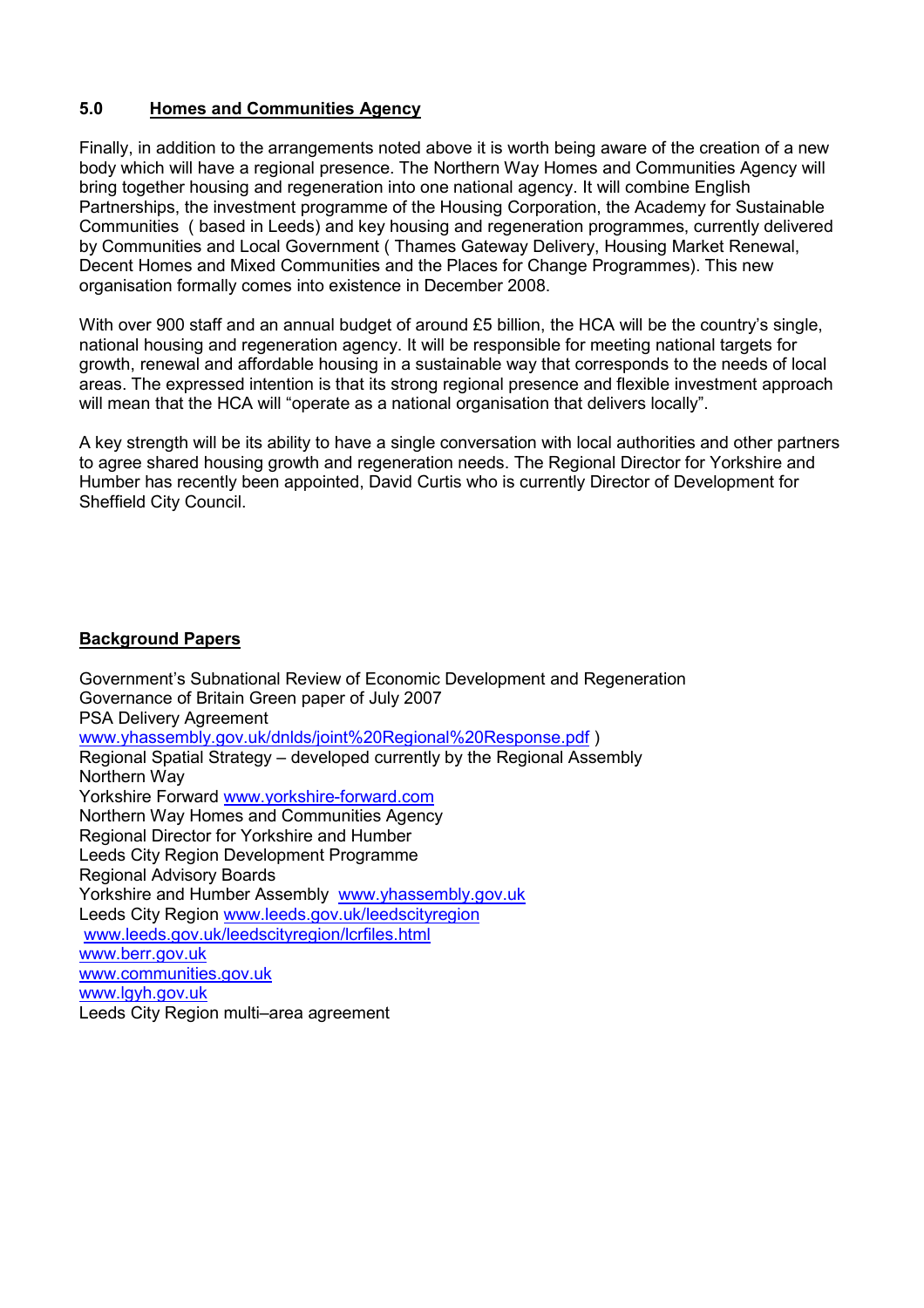# Appendices

### Appendix 1

### Current Scrutiny Arrangements

### **Regionally**

At a regional level Yorkshire and Humber Assembly operates an independent Scrutiny Board, as part of its statutory responsibility to scrutinise collective delivery of the Regional Economic Strategy, led by Yorkshire Forward. A standing panel of eight full Assembly members forms the board. Two formal scrutiny reviews are undertaken each year. The most recent scrutiny reports have been on Rural Economy, Employment and Innovation. The latest study on Climate Change – looking at how the Yorkshire and Humber region and Yorkshire Forward in particular, is addressing climate change is due for publication shortly.

Cllr Cleasby is a newly appointed member of the scrutiny board. In 2008/9 the next scrutiny inquiry will be on the issue of Investment Planning.

Developing a new arrangement for regional scrutiny will be an important element of post SNR arrangements, there are no proposals yet developed on how this will operate, whether it will be a function delivered via LGYH or through an independent body ( given the role of both YF board and local authority leaders in developing the IRS) . YHA is currently undertaking a review of its existing scrutiny arrangements which will be consulted on shortly with local authorities. LGYH will be working with the Centre for Public Scrutiny to consider the issue from a local government perspective.

#### **Nationally**

The Modernisation of the House of Commons Select Committee has recently published findings into regional accountability.

The enquiry considered the nature of the accountability 'gap' at a regional level and how Parliamentary scrutiny could best be implemented. It concluded that 'many of the activities in regions are not subject to regular, robust scrutiny.'

Their conclusions were that the most effective means of strengthening regional accountability was to establish a system of regional select committees with up to 10 MPs in each, one for each of the English regions ( with the exception of London). There was also a recommendation for the establishment of two regional grand committee meetings per year in each region to take the form of a general debate and questions to the relevant regional minister. They proposed that a large proportion of meetings should take place outside Westminster. The committee recommended to Government that these proposals should be implemented initially on a temporary basis until the end of the present parliament. The Committee did not comment on 'local' scrutiny arrangements which might be applied within regions – referring that issue to other Departments including Communities and Local Government for consideration .

Government has yet to respond to the recommendations of the select committee.

# Leeds City Region

Leeds City Region Leaders Board considered the issue of scrutiny arrangements at their meeting on April 7 2008. Each Local Authority Scrutiny Committee has the right under the Local Government Act (1972, 2000), to hold their respective Leader to account for decisions made at the City Region Leaders' Board. There is no legal requirement for a Joint Committee to develop further scrutiny requirements, nor are there any legal barriers to any such arrangements being developed.

As part of its discussion around possible future scrutiny arrangements Leaders considered the following options in some detail:

• Option 1 - Maintain current arrangements – through their existing scrutiny functions, each authority holds their Leader to account for decisions made at Leaders Board.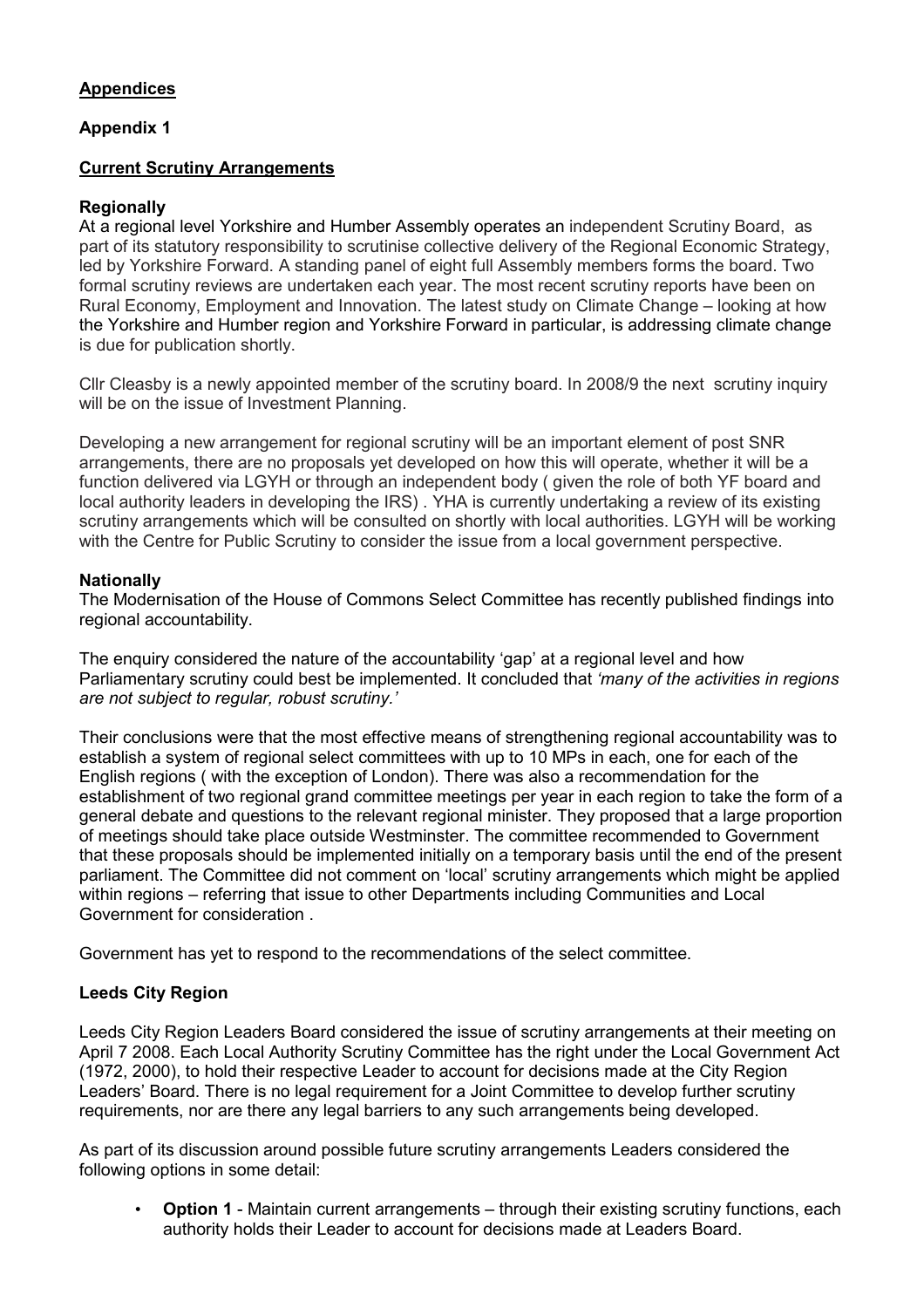- Option 2 Current arrangements with a partnership approach. Under this model the locally determined arrangements would continue but a Protocol / Memorandum of Understanding would be developed between the member authorities so that each was aware of any proposals to conduct scrutiny in another authority and discussions could take place to ensure a collaborative approach which would avoid or reduce duplication of scrutiny. Consideration could be given to making each authority a 'lead authority for a particular area of scrutiny and/or ad hoc joint arrangements could be entered into for particular matters to be the subject of scrutiny.
- Option 3 Establish a joint scrutiny committee of 11 non executive councillors (one from each local authority)
- Option 4 Establish a larger joint committee on a proportionality basis
- Option 5 Establish a smaller joint committee with delegated authority to act on behalf of all 11 councils

The full report is available at www.leeds.gov.uk/leedscityregion/lcrfiles.html

Leaders board agreed to option 1, but for this to be reviewed in 12 months time, bearing in mind the evolving nature of Leeds City Region activity.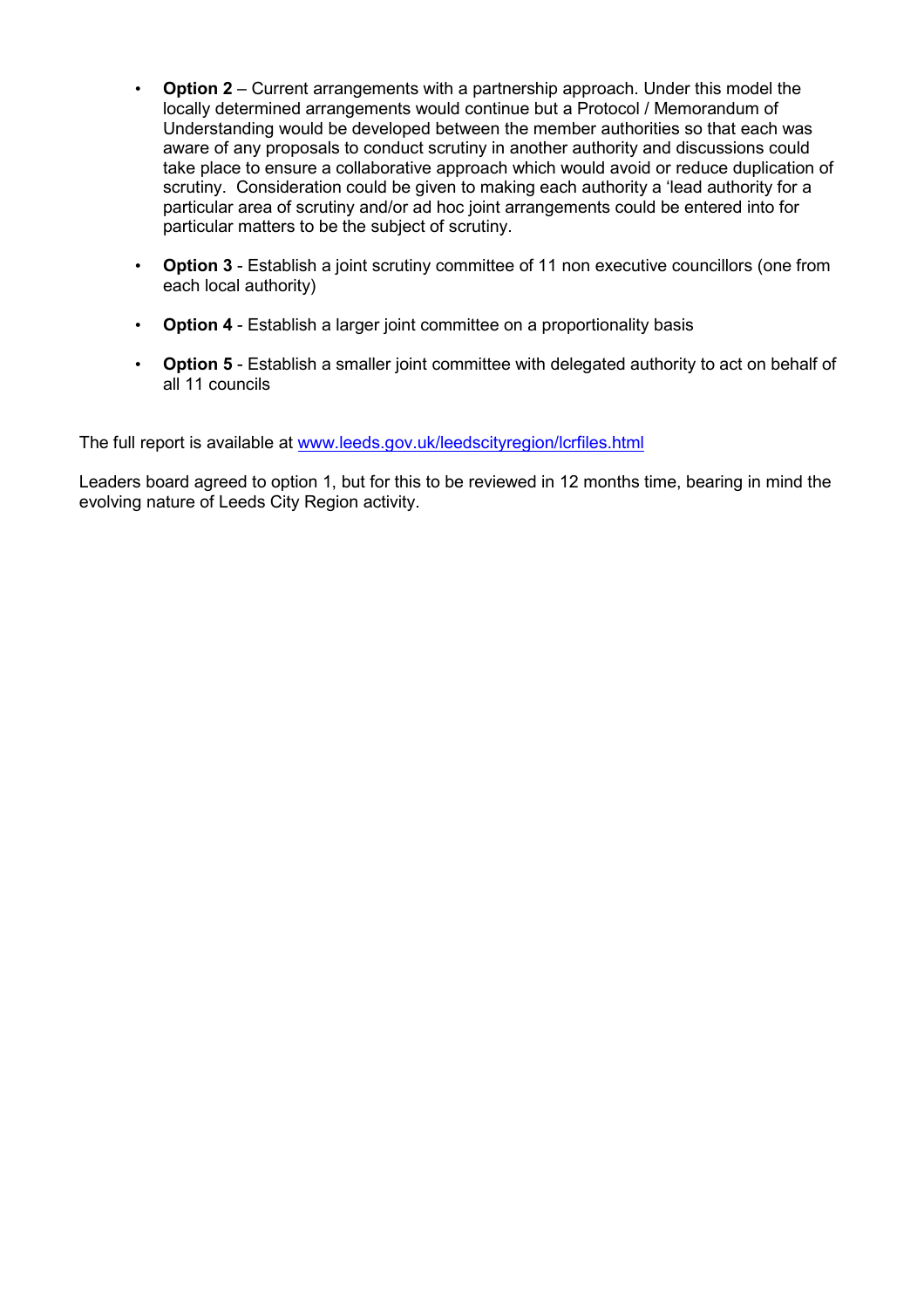### Appendix 2

### Glossary and Web links

BERR – Department for Business Enterprise and Regulatory Reform, the responsible department for RDAs. www.berr.gov.uk

CLG – Communities and Local Government www.communities.gov.uk

GOYH – Government Office for Yorkshire and the Humber. www.gos.gov.uk/goyh

HCA - Homes and Communities agency. A new body combining English Partnerships, the investment programme of the Housing Corporation, the Academy for Sustainable Communities and key housing and regeneration programmes, currently delivered by Communities and Local Government. The agency is not yet operational.

IRS – Integrated Regional Strategy, an SNR proposal which will see an integration of current regional strategies into one.

ITA – Integrated Transport Authority. A proposal in the Local Transport Bill to replace Passenger Transport Authorities.

LCR - Leeds City Region, the functional economic sub region. Leadership is provided by leaders of eleven member local authorities . For meetings and a copy of the City Region Development Programme see www.leeds.gov.uk/leedscityregion

LGYH - Local Government Yorkshire and Humber, the regional partnership of local authorities. www.lgyh.gov.uk

SNR - Subnational Review of Economic Development and Regeneration. See Community and Local Government webside www.communities.gov.uk

MAA - multi-area agreements

RFA - regional funding allocations.

YF – Yorkshire Forward the regional development agency www.yorkshire-forward.com

YFB – Yorkshire Forward Board

YHA – Yorkshire and Humber Assembly. www.yhassembly.gov.uk